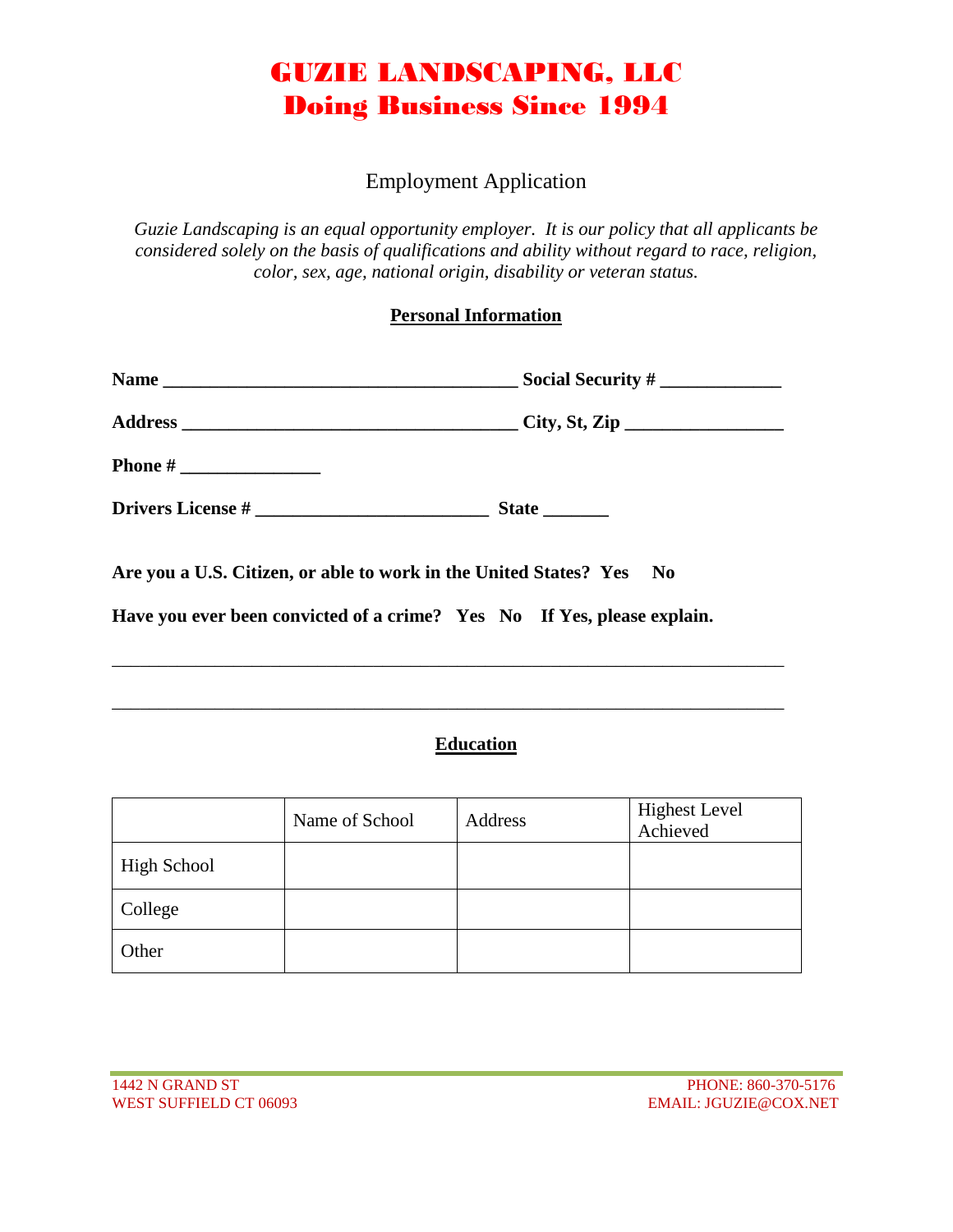# GUZIE LANDSCAPING, LLC Doing Business Since 1994

**Employment History**

|                                           | Summary of Duties                                                                |                                              |
|-------------------------------------------|----------------------------------------------------------------------------------|----------------------------------------------|
|                                           |                                                                                  |                                              |
| May we contact? Yes No                    |                                                                                  |                                              |
|                                           |                                                                                  |                                              |
|                                           |                                                                                  |                                              |
|                                           |                                                                                  |                                              |
|                                           |                                                                                  |                                              |
|                                           | Summary of Duties                                                                |                                              |
|                                           |                                                                                  |                                              |
| May we contact? Yes No                    |                                                                                  |                                              |
|                                           |                                                                                  |                                              |
| Telephone # Supervisor's Name             |                                                                                  |                                              |
|                                           |                                                                                  |                                              |
|                                           | Dates Employed _________ to _____________ Final Salary _________________________ |                                              |
|                                           |                                                                                  |                                              |
| 1442 N GRAND ST<br>WEST SUFFIELD CT 06093 |                                                                                  | PHONE: 860-370-5176<br>EMAIL: JGUZIE@COX.NET |